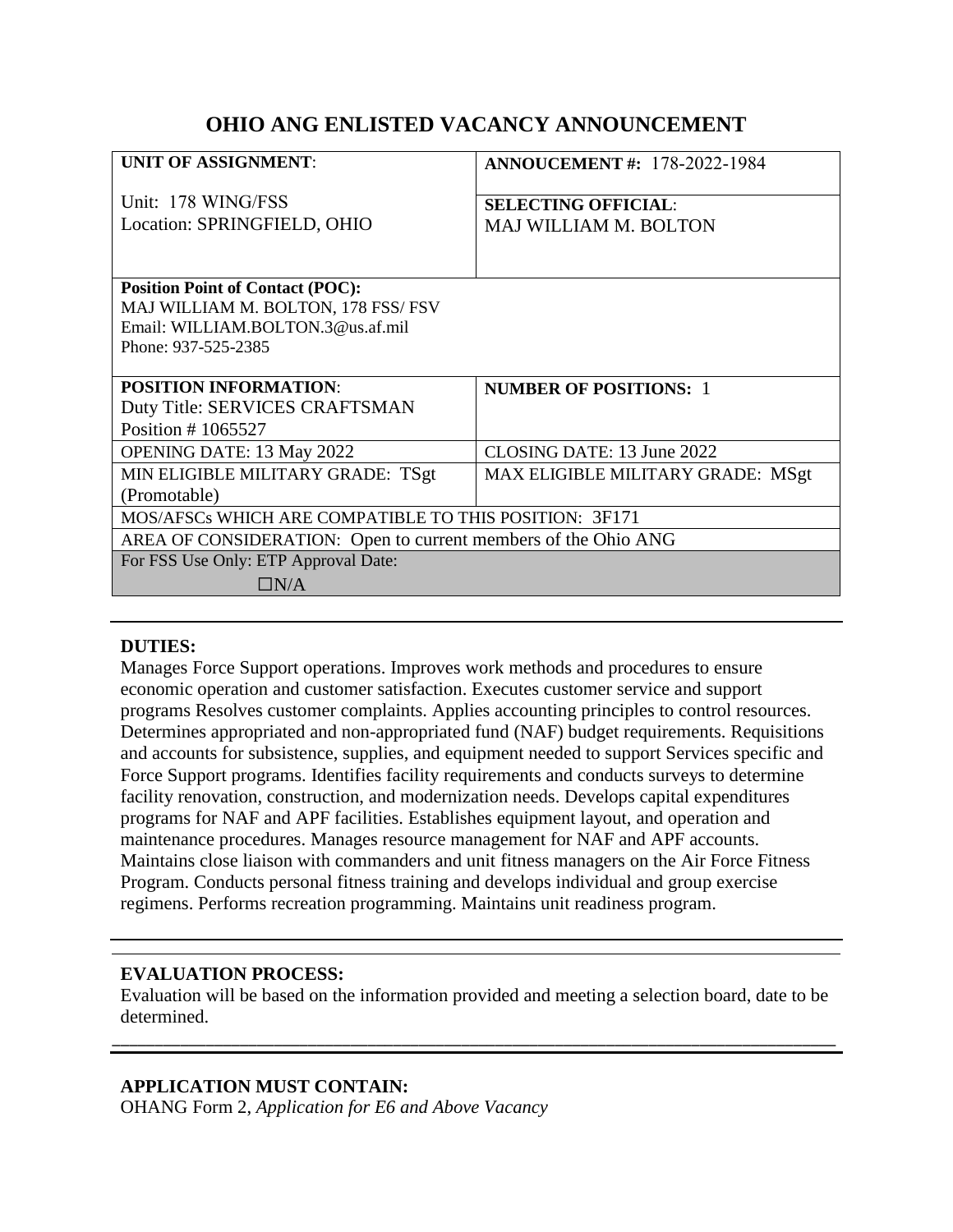Air Force Fitness Management System (AFFMS) Report with passing score (available via AF Portal) Individual Medical Readiness (IMR) Report (available via AF Portal from ASIMS) vMPF RIP OHANG Form 4, *OHANG Eligibility Checklist for Enlisted Promotions* Any Additional Requirements (ex:Pilot's License, Transcripts, etc.)

# **MANDATORY REQUIREMENTS:**

Mandatory Requirements here (Bachelor's degree, CCAF, etc.)

# **APPLICATION MAY CONTAIN:**

Additional Options here (Cover Letter, Letters of Recommendation, etc.)

**EQUAL EMPLOYMENT OPPORTUNITY:** All qualified applicants will receive consideration for position vacancies without regard to age, race, color, religion, sex, national origin, lawful political or their affiliations, marital status, membership or non-membership in an employee organization, or to any handicap which does not interfere with accomplishment of position requirements.

#### **APPLICATION SUBMISSION**:

Applications may be submitted to the: Position Point of Contact (POC): MAJ WILLIAM M. BOLTON, 178 FSS/ FSV Email: WILLIAM.BOLTON.3@us.af.mil Phone: 937-525-2385

OR via hard copy to the following mailing address:

### **MAILING ADDRESS**:

Unit: ATTN: MAJ WILLIAM M. BOLTON

Address 5319 REGULA AVE. SPRIUNGFIELD OH, 45502

# APPLICATIONS MUST BE RECEIVED BY 1630 ON THE CLOSING DATE

Successful applicant will be assigned to compatible military position in an appropriate unit of assignment in the Ohio Air National Guard as shown above. If enlisted, this position is being announced in accordance with AFI 36-2110\_OHANGSUP, 18 November 2020.